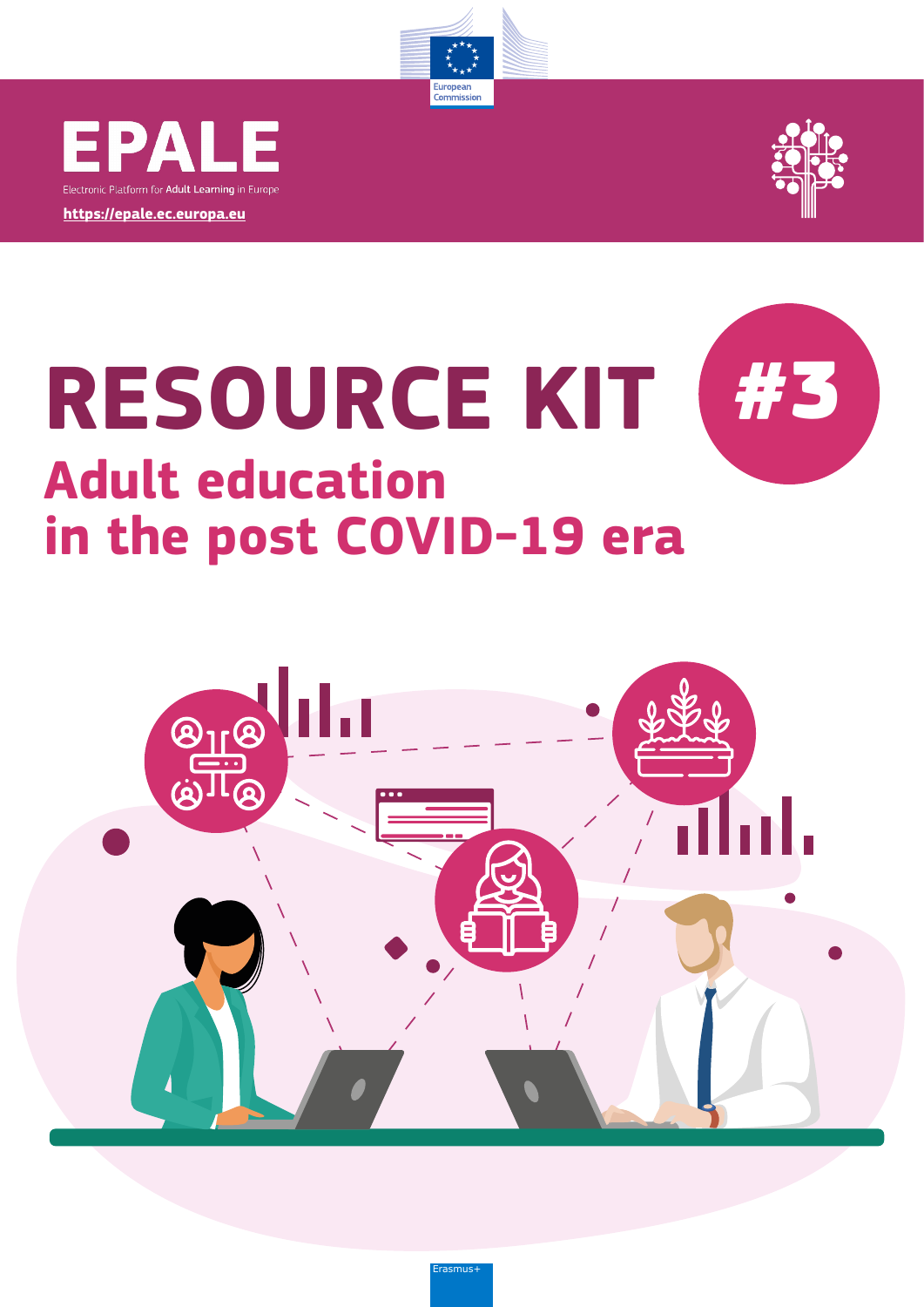



**Adult education in the post COVID-19 era**

# **ABOUT THE KIT**

**https://epale.ec.europa.eu**

Electronic Platform for Adult Learning in Euron

E PA

The third edition of the EPALE Resource kit reaches you while European societies are slowly and cautiously **reopening after the long months of lockdown** due to the COVID-19 pandemic. During these months, educators have been reflecting on, and discussing, **the future of adult learning**. How to rethink educational activities when the sector has experienced such abrupt changes and disruption? What have we learnt from this emergency situation, both in terms of challenges and opportunities? This Resource kit seeks to contribute to this ongoing discussion, providing some hints and food for thought on this matter.

This is done in two principle ways. First, we have collected some resources explicitly addressing the challenges put forward by this emergency and **the need to refocus adult education**: two indepth articles provide a broad perspective on barriers to overcome and methodologies to implement, while two online learning courses give you some tips and ideas.

Second, as the COVID-19 emergency has highlighted the importance of building a solid relation within citizenship, this Resource kit provides some inputs on projects and resources to **help strengthen communities and make them more resilient, through adult education**: a toolkit, a MOOC, an ebook and an inspiring Community Story cover a broad range of different topics such as urban gardening, volunteering, libraries and the need to counteract disinformation.



2





rasmus-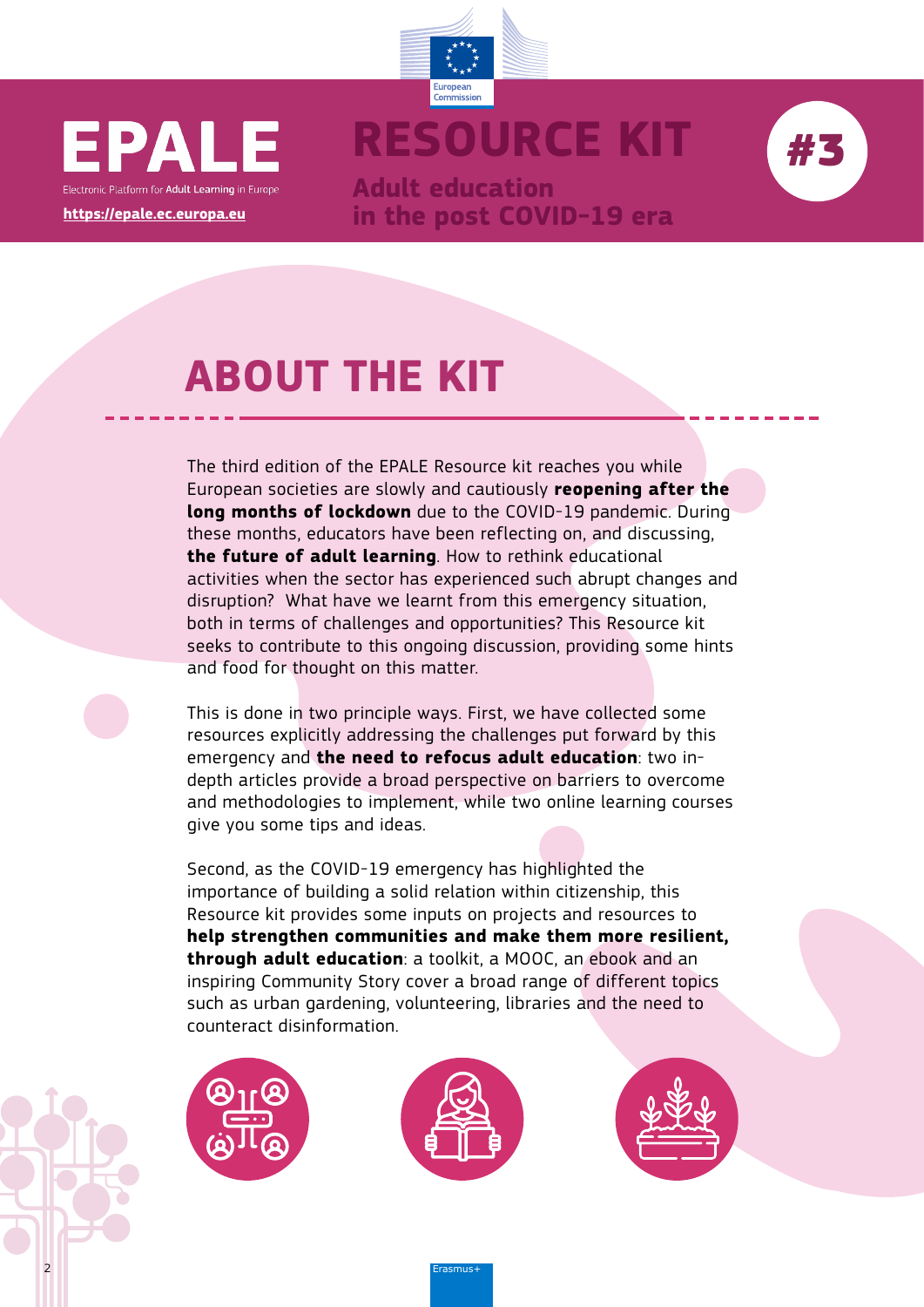





**Adult education in the post COVID-19 era**

#### **REFOCUSING ADULT LEARNING**



#### **COVID-19: Digital exclusion is a reality**

[<https://epale.ec.europa.eu/en/blog/covid-19-digital-exclusion-reality> ]

In this article Raffaela Kihrer, Head of Policy at the European Association for the Education of Adults (EAEA), vividly depicts, with accurate documentation and concrete examples, one of the pressing issues posed by the COVID-19 emergency: **digital exclusion**.

Since the very beginning of the lockdown, the gap between those with good internet connection and electronic devices and those lacking such tools (which have suddenly become primary goods) was apparent. However, the author argues that this was just the most evident side of the situation. The digital divide is also seen in the learning provision and the way in which adult education is funded. When the crisis began, it soon became clear that **many adult education providers were inadequately equipped** both in terms of technological infrastructure and the online teaching skills of educators. As a result, despite the great effort of educational institutions to shift their learning programmes online, evidence shows that the rapid transition to digital learning has resulted in many learners dropping out.

Another important aspect underlined by the author, and expanded on with examples, is the role played by adult education in involving people in social networks and significant interactions (the so-called "**therapeutic dimension" of adult learning**) – a role that during the crisis was brought even more to the fore and that should be the starting point of a new reflection on the future.



Photo by Engin Akyurt on unsplash.com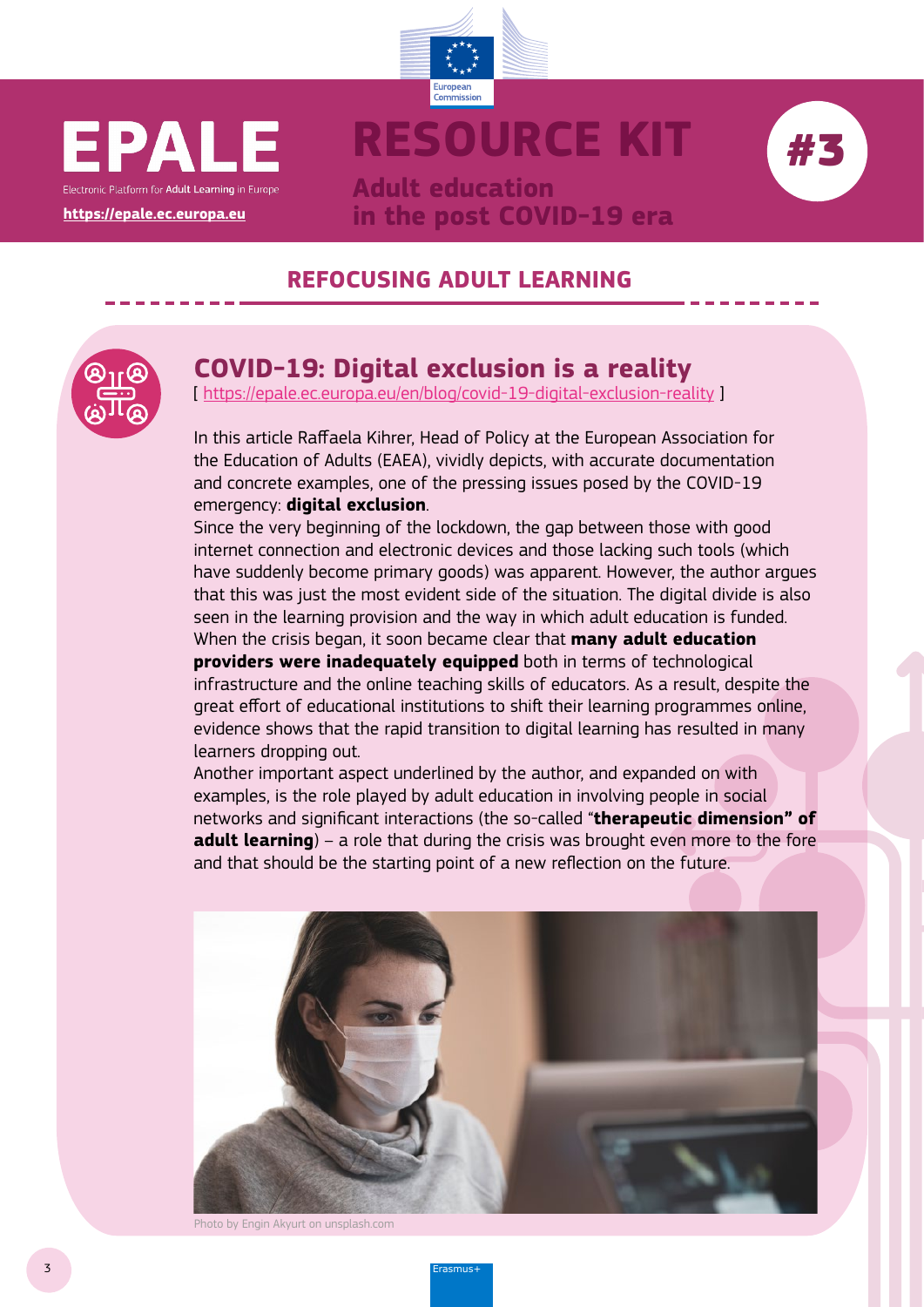

## European<br>Commission **RESOURCE KIT**



**Adult education in the post COVID-19 era**



### **Blended learning in informal learning spaces**

[ [https://epale.ec.europa.eu/en/blog/informal-learning-spaces-adult-learning](https://epale.ec.europa.eu/en/blog/informal-learning-spaces-adult-learning-institutions-or-learning-and-working-age-digital)[institutions-or-learning-and-working-age-digital](https://epale.ec.europa.eu/en/blog/informal-learning-spaces-adult-learning-institutions-or-learning-and-working-age-digital) ]

The need to adapt adult education to new (digital) challenges is not new and, even in the pre-COVID-19 era, it has already led to the creation and experimentation of open and collaborative blended learning formats. This article starts from the concept of **blended learning** – a hybrid learning setting that combines virtual and non-virtual learning spaces – to introduce a new model: **social blended learning**. This is a form of competence-oriented blended learning that is linked to a challenging, practicebased project, and that by integrating social software makes informal, self-organised and networked learning possible.



### **Learning courses to reduce educational inequalities of migrants, refugees and asylum seekers**

[ [https://epale.ec.europa.eu/en/resource-centre/content/regap-reducing](https://epale.ec.europa.eu/en/resource-centre/content/regap-reducing-educational-gap-migrants-and-refugees-eu-countries-open-0)[educational-gap-migrants-and-refugees-eu-countries-open-0](https://epale.ec.europa.eu/en/resource-centre/content/regap-reducing-educational-gap-migrants-and-refugees-eu-countries-open-0) ]

*ReGap* is an Erasmus+ project whose goal is to reduce the educational inequalities of migrants, refugees and asylum seekers, through **open-source e-learning courses** about employment, health, social security, education, gender and justice. The courses are translated into English, Portuguese, Italian, Norwegian and Macedonian, and can be done **fully online or in a blended mode** (with an educator in the classroom).



### **3D Lab Online Course**

[ <https://epale.ec.europa.eu/en/resource-centre/content/3d-lab-online-course> ]

This online course, created as part of the Erasmus+ project *3D Lab*, provides a great opportunity to **engage in something very concrete – craft making – with the support of digital technologies**. The course was originally created for the education of young people, but it can be used by educators working with people of all ages, including adults. It can also be used by adults who want to gain knowledge of **3D modelling and printing**.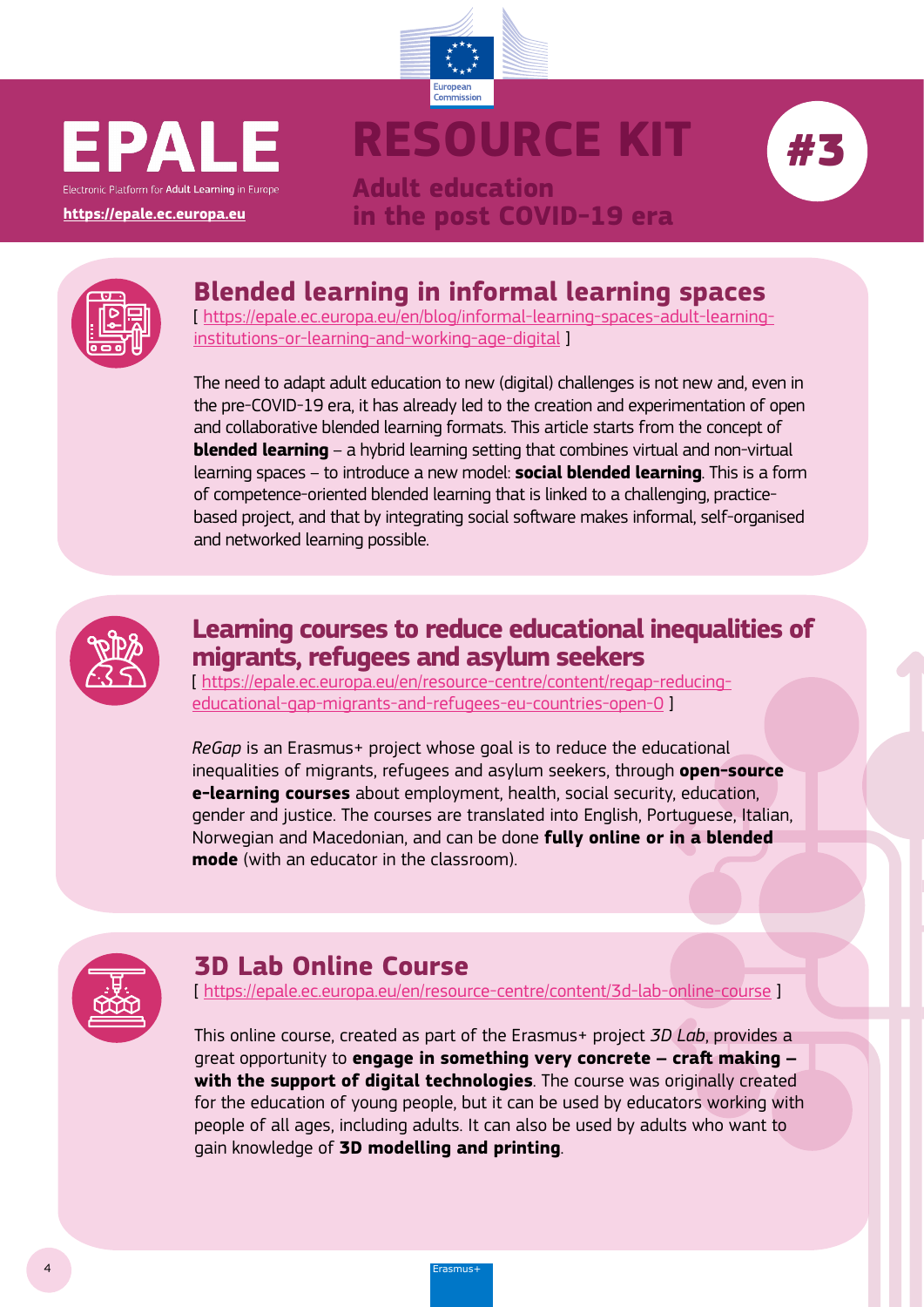





## **in the post COVID-19 era**

### **BUILDING A RESILIENT COMMUNITY**

**Adult education**



#### **Urban gardening as an education tool**

[<https://epale.ec.europa.eu/en/resource-centre/content/urban-gardening> ]

Urban gardens are expanding around the world to encourage **local production and consumption, social inclusion, dialogue and the adoption of a sustainable way of life**. As they implement participative practices in their design, management and mode of operation, they can be an excellent way to help citizens to interact, and communities to grow.

This toolkit, developed as part of the Erasmus+ project *Urban Gardening*, is aimed at any person or organisation eager to **use urban gardening as an educational tool**. Partners from seven European Countries have designed this toolkit presenting useful keys to develop transversal skills by using urban gardens as a support. The toolkit proposes possible processes that can be adapted to different environments and to the public for whom the garden is intended. The toolkit includes: practical steps on how to set up a garden; how to involve volunteers; how to involve stakeholders.



Photo by Elain Casap on unsplash.com